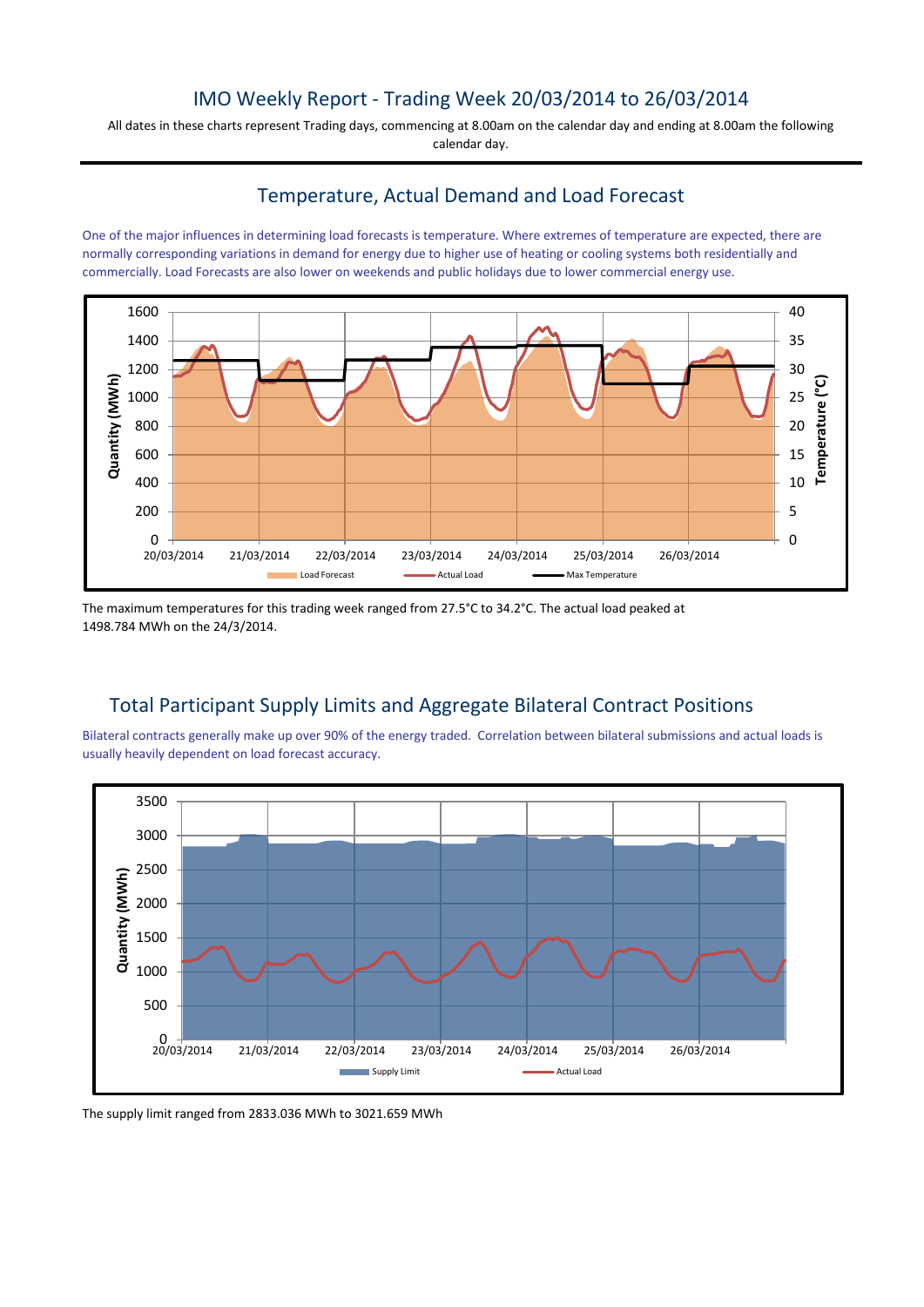### Net Balancing Market Trades

Bilateral contracts and STEM trading are generally based on the forecast energy requirements of Participants. When the forecast requirements are higher or lower than the actual requirements for a day, this Market energy must be bought and sold in the balancing mechanism. This graph shows the estimated net balancing trades.



The majority of the balancing activity this week occurred within Balancing Demand. The maximum balancing demand for the week reached 137.3635 MWh on the 23/4/2014. The maximum balancing supply for the week reached -204.529 MWh on the 21/4/2012.

## Total Traded Energy

This chart represents a comparison between the total net energy that is traded in Bilateral Contracts, the STEM and the balancing mechanism. Balancing Supply represents cases in which the total contract position is greater than the demand and customers must supply energy back to balancing. Balancing Demand represents cases in which the total contract position is less than the demand and customers must purchase energy from balancing.



Total balancing supply equalled -6902.894 MWh whereas total balancing demand equalled 11371.156 MWh. The Total STEM Traded quantity was 7304.909 MWh, with the STEM Clearing Quantity ranging between 2.05 MWh and 72.12 MWh.